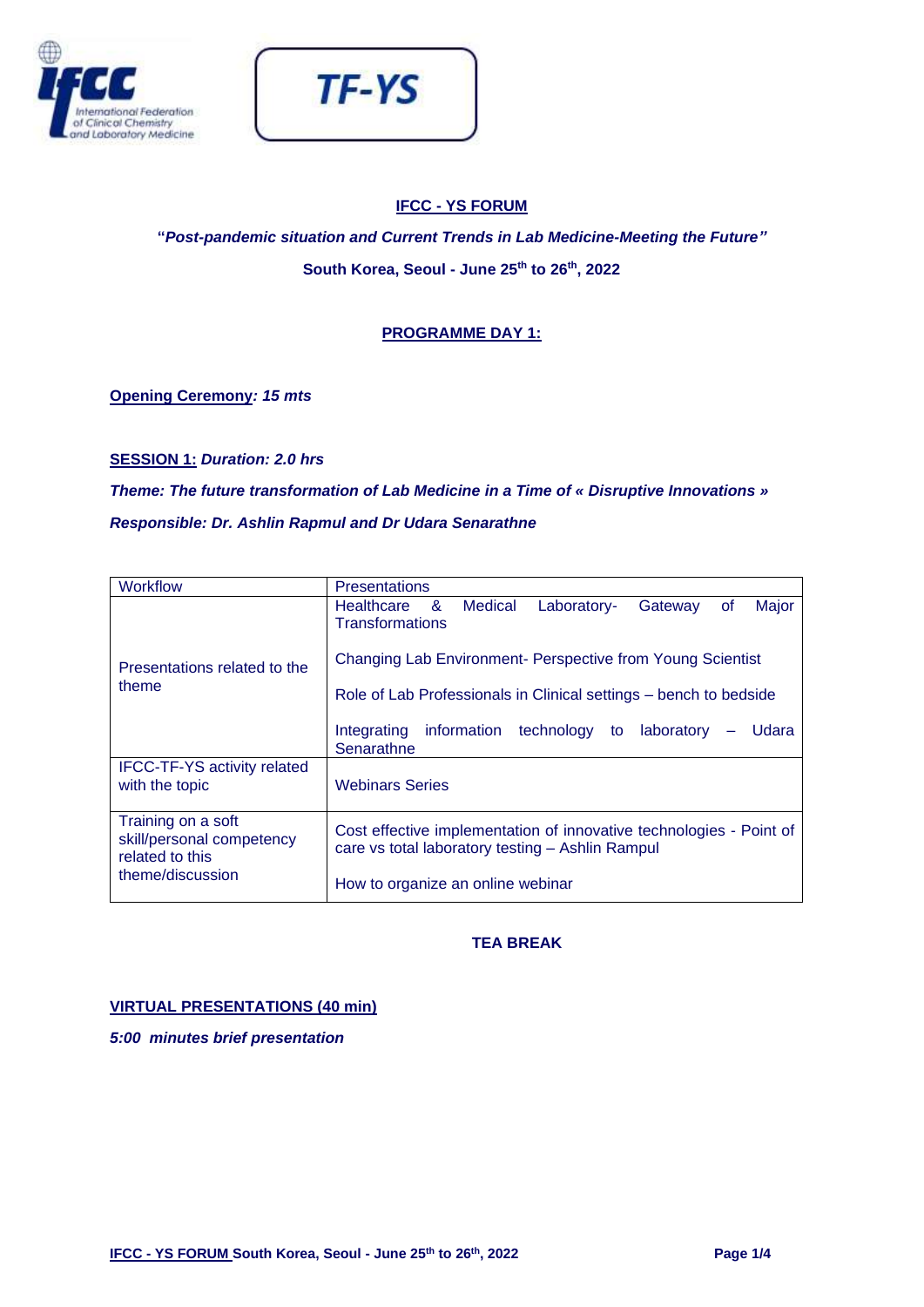



### **SESSION 2:** *Duration: 2.0 hrs*

### *Themes: Training in our profession worldwide and networking*.

*Responsible: Dr. Claudia Imperiali*

| <b>Workflow</b>                                        | <b>Presentations</b>                                                                        |
|--------------------------------------------------------|---------------------------------------------------------------------------------------------|
| Presentation(s) related to<br>the theme                | Global survey results - Claudia Imperiali                                                   |
|                                                        | Education & Training transformation in digital era 4.0                                      |
|                                                        | Harmonization in education(idea) curriculum                                                 |
|                                                        | Laboratory role in Humanitarian missions - Elodie Lebredonchel                              |
| <b>IFCC-TF-YS activities</b><br>related with the topic | Opportunities for Young Colleagues with Federations & Societies                             |
|                                                        | Networking with IFCC, Lab-Surfing programme, PSEP, Webinars<br>Capillary program, MediGames |
| <b>Job Opportunities for Clinical</b>                  | Working in                                                                                  |
| Chemistry                                              | 1. Research                                                                                 |
|                                                        | Hospital (University, State, Private, etc)<br>2.                                            |
|                                                        | 3.<br>Private Lab-corporate<br><b>Industry</b><br>4.                                        |
|                                                        | 5.<br>Start up                                                                              |
|                                                        |                                                                                             |
| Science excursion: virtual                             | Virtual visit – example of implementation of innovative                                     |
| visit of a lab/presentation by                         | technologies or reorganization after the pandemic.                                          |
| a YS of the structure of its                           |                                                                                             |
| lab, or of a specific activity                         |                                                                                             |

### **LUNCH TIME**

### **VIRTUAL PRESENTATIONS (40 min)**

*5:00 minutes brief presentation* 

#### **SESSION 3: Duration: 2-3 hrs**

**Lab visit. Will be organized together with the local organizing committee** (Dr. Yeo-Min Yun (Secretary General of COC) and Prof Junghan Song (Chairman, Congress Organizing Committee)).

### **EVENING - SOCIAL GATHERING & KNOWING EACH OTHER**